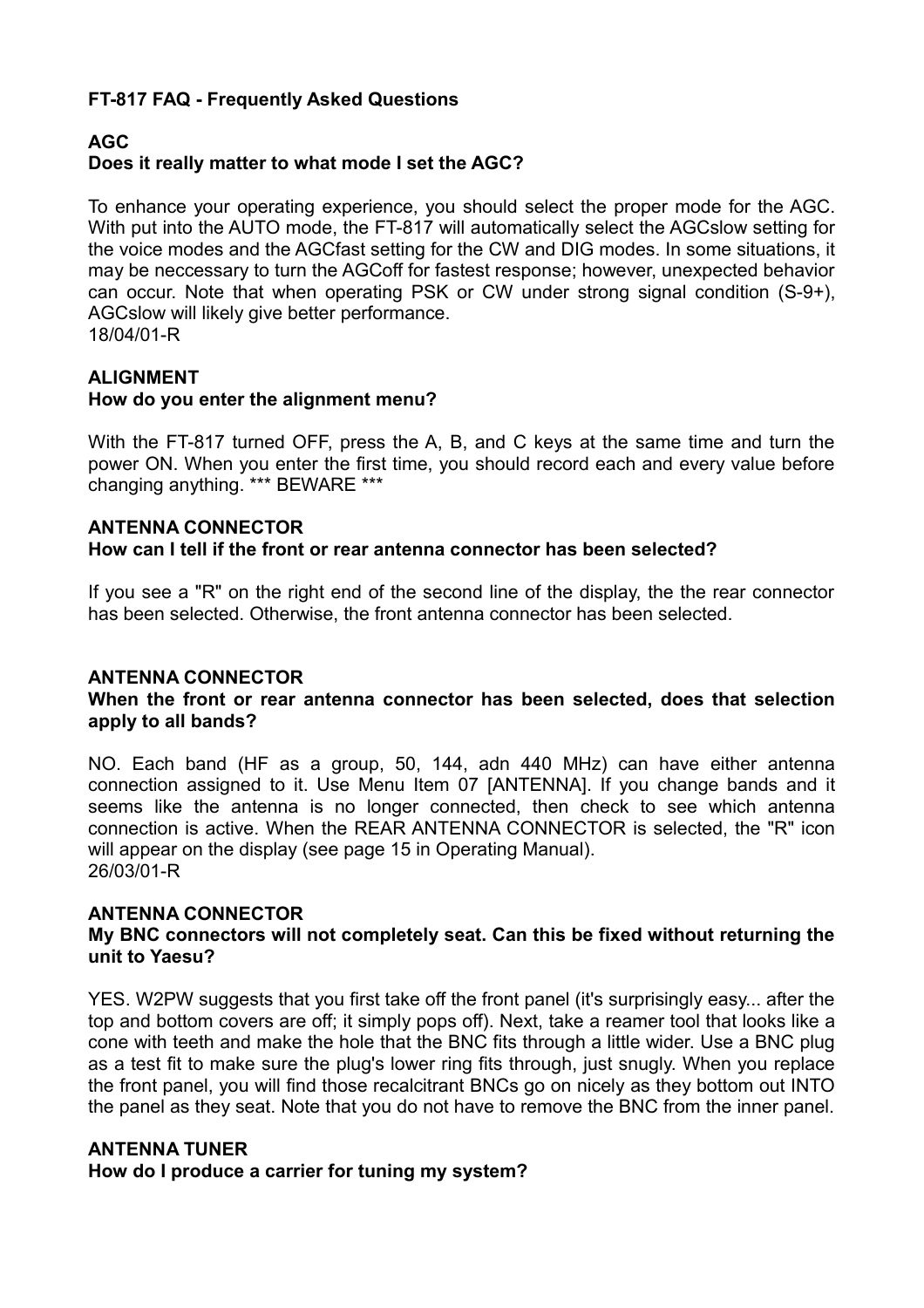It depends upon what mode you are using. If you are operating AM or FM, then you can just key the microphone and tune given that you don't modulate the carrier. If you are operating CW with a straight key, then you just have to hold down the key. For other modes it becomes more complicated. If you are using the built-in keyer, then you have to turn off the keyer, press the "dit" paddle while tuning, and then turn on the keyer again. If in USB, you will need to change modes to AM or the like, key the microphone while tuning, and change the mode back to USB. The only mode that can safely be used to produce a legal carrier throughout the amateur bands is PKT. The number of "actions" needed to be taken during tuning typically ranges from 5 to 11. Recently, W4RT Electronics introduced One-Touch Tune as a FT-817 accessory. It mounts on the rear of the FT-817 and is operationally transparent to the FT-817. By pressing a single button, the unit determines the status of the FT-817, commands it to produce a carrier, and returns the FT-817 to its prior settings upon release of the button. If used with an updated LDG Electronics Z-11 QRP Autotuner, the tuning process becomes highly automated. Simply pressing the Tune Button on the Z-11 results in the completed tuning process being accomplished. See www.w4rt.com or major amateur radio dealers in the US or Waters & Stanton (www.wsplc.com) in the UK. 03/06/01

## **ANTENNA TUNER**

#### **Does the FT-817 include an internal antenna tuner?**

NO. You either use an antenna that matches the 50-ohm unbalanced input of the FT-817 or use an external antenna tuner such as the LDG Z-11 (http://www.ldgelectronics.com/z-11.html) or the EMTCH ZM-2 ATU http://www.emtech.steadynet.com/zmdesc.htm. The Z-11 is a fully automatic tuner that requires power; however, it has latching relays so that power is conserved. A pair of 9-V NiCad batteries in series will provide hundreds of tunings. The ZM-2 is a manually tuned unit. They cover 10-80 m with the Z-11 also covering 160 m. Both are good units. Price of the Z-11 is several times that of the ZM-2. 25/03/01-R

#### **ANTENNA TUNER Will the Z-11 antenna tuner work with the FT-817 on 6 m?**

The Z-11 specifications state that it covers 160 m through 10 m; however, the Z-11 may or may not work on 6 m depending upon what the SWR of the antenna is with respect to that caused by the insertion of the tuner itself. The Z-11 actually increases the system SWR (on 6 m) if you insert it in-line with a 6-m antenna having low SWR at the selected operating frequency. Since the antenna's SWR is lower than that associated with the tuner, the tuner cannot do anything to improve the situation. In the case of a non-resonant antenna with its SWR being higher than that of the Z-11, the Z-11 will tune and reduce the system SWR. However, if the SWR is so bad that the output power of the transmitter is reduced below the amount needed for the Z-11 to tune, then no improvement will be realized. 01/04/01

#### **AUTOMATIC BAND SELECT**

## **Is there an interface for the FT-817 that provides a band output for interfacing with power amplifiers, coax switches, etc.?**

YES. K6XX has designed an interface box for the Yaesu FT-817 that includes a band output port, a computer serial interface, and a remote interface for the FL-7000 (and Quadra?) solid state power amplifiers. The band output port drives things like relay-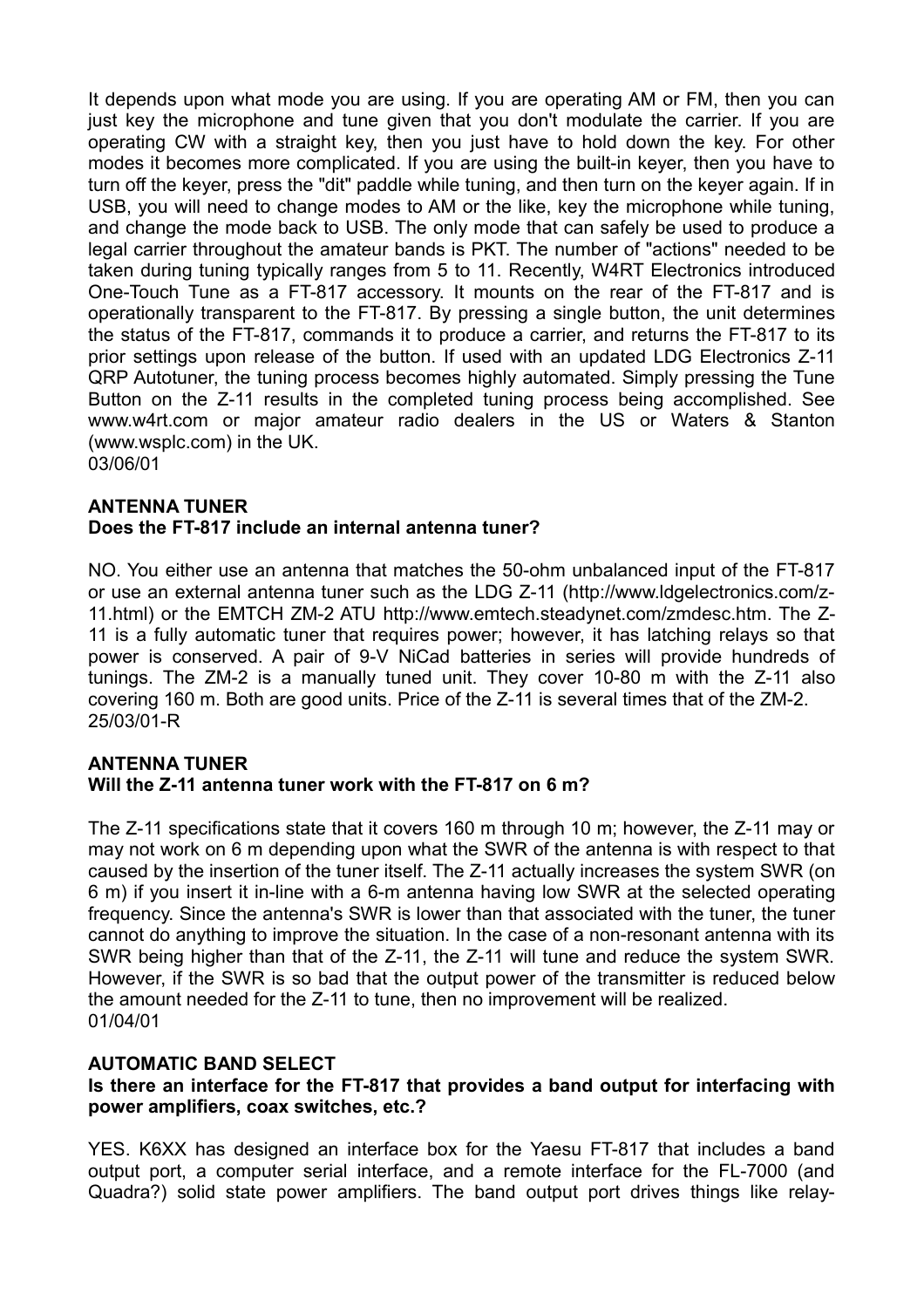switched bandpass filters (BPF)—DuneStar 600 or ICE 419, for example—remote coax switches, etc., and does not require a computer. The serial interface allows rig control via computer, and makes logging programs like TR-Log and CT really shine (if the program supports the FT-817 protocol). The amplifier remote interface provides complete band switching and transmit/receive sequencing control for Yaesu solid state power amplifierschange the band on the FT-817, and the amplifier follows automatically. See http://www.k6xx.com/ft817/ft817.html. 04/09/01-R

#### **BATTERIES**

#### **Do I really have to cut the "green" wire?**

W2PW observes that anyone concerned about restoring the unit for alkalines should not perhaps CUT the green wire, but rather take a safety pin (or the like), and poke into the connector to release the clip that holds the pin or socket connection in the white plug or socket body. Slide out the wire with the tiny connection intact, tape it out of the way and you can reseat it when desired.

#### **BATTERIES**

## **Is there a NiMH batery pack that fits into the FT-817?**

YES. (1) Radio Shack has a 9.6 volt / 1600 mAh battery pack (NiMH) designed for radio controlled vehicles. The number is 23-331 and it fits perfectly into the battery compartment of the FT-817. Price is \$25. (2) Maha Energy (www.mahaenergy.com) will offer in April the new MH-FNB-72 NiMH battery pack specifically for the FT-817. The MH-FNB-72 is reported to offer 1800 mAh at 9.6 V. It will also include a special charging cable that will allow the pack to be directly pluged into the Molex connector on the MH-C888 charger (the MH-C777 should work also). Price is \$60. Also, see TOPIC - CONNECTORS to find source for connector to the FT-817. (Ed.: A transition cable can be made to minimize the amount of wear and tear on the FT-817 internal power connector. One approach is to replace the rather large connector on the RS battery pack with a Molex plug 03-06-2024 with 3 A pico fuses in each leg (see TOPIC - FUSE). Next make the transition cable using a Molex receptacle 03-06-1022 and the little female Molex connector that mates with the FT-817. This can be taken from the Yaesu supplied battery holder or a new Molex connector. The ears on the larger Molex connector need to be cut off. The wires dress nicely and the fit is fine. The terminals are 02-06-1103 for the female and 02-06-2103 for the male.) 01/04/01-R

#### **BATTERIES Can NiMH batteries be used?**

YES. Despite Yaesu's statement to the contrary, you CAN fill the AA holder with NiCd or NiMh AA cells. They can be charged at about 18mA trickle and 180mA which is about right for 10 or more hours. However you are cautioned to install a fuse at the battery pack. Try a 2.5 or 3 A "picofuse" which has leads and is tiny. Also make sure the cut green wire is insulated from ground. Beware your warranty. 01/04/01-R

#### **BATTERIES**

**How much current is drawn by the FT-817?**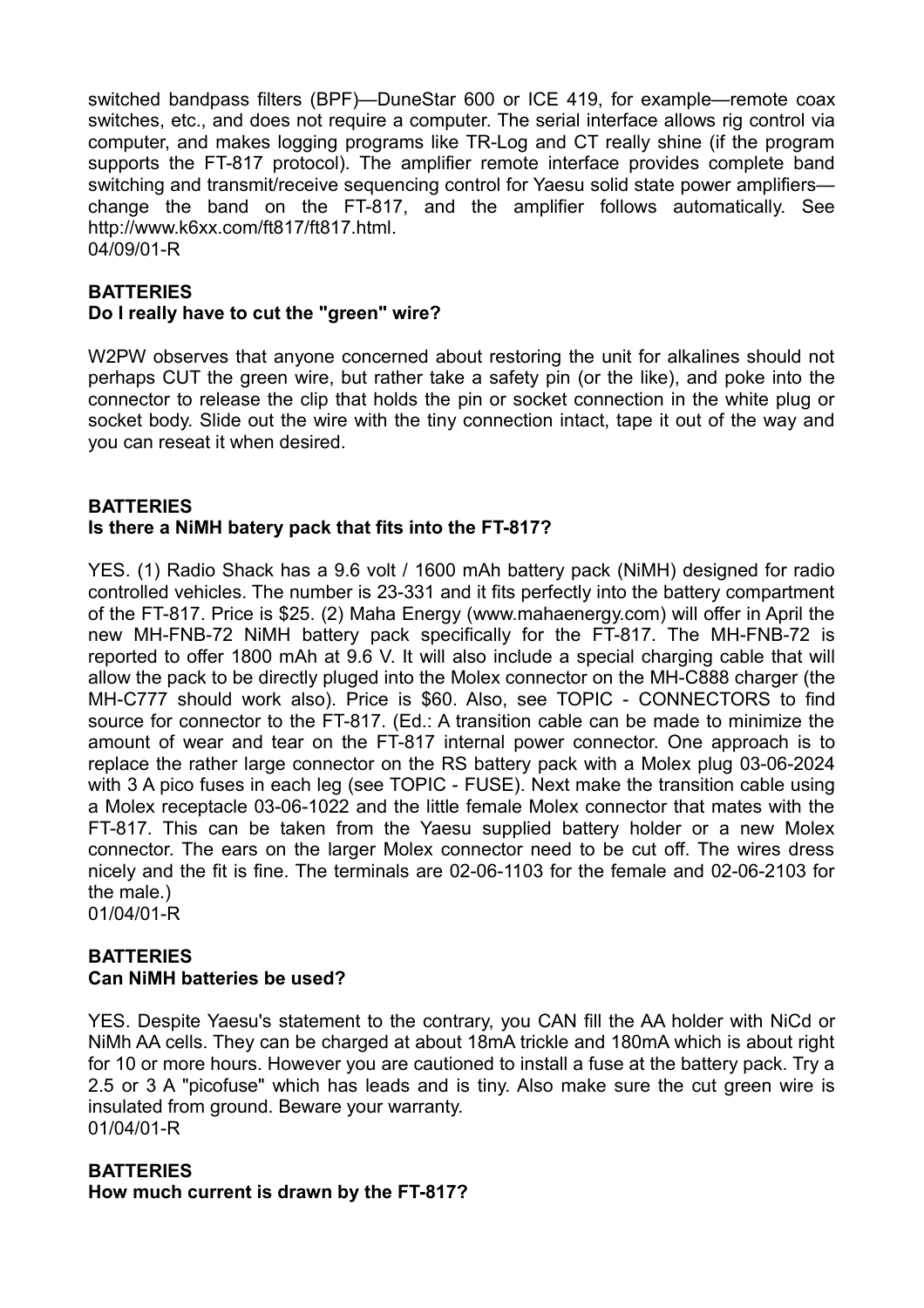The approximate values are 380 mA on RX and 1.8 A on TX. 01/04/01

# **BATTERIES - CHARGING TIME ESTIMATION How is the charging time estimated when using the internal FT-817 charger?**

An estimate of charging time for the NiMH batteries (assuming nominally discharged, 0.9 V per cell or 7.2 V total) is as follows: Tchg = (charging time), Ichg = (charging current), and  $F = 1.5$  to 1.8 (factor due to charging efficiency  $\lt 1$ ). The relationship between these parameters is Tchg = F  $*$  CP / Ichg. Example: 1.6  $*$  1600 mAh / 190 mA = 13 hr 30 min. The charging current varies with the voltage of the external DC supply. ZL1BK, KB2TQX and others have measured the charge current vs. external voltage to be 190 mA for 13.8 V, 180 mA for 13.0 V, 160 mA for 12.5 V, and 100 mA for 12.0 V. The internal charger provides the nominal charging current during the time the charger is turned on. The charging current reduces somewhat as the cells approach full capacity. When the charger is off and the external power supply is connected, the charger provides trickle charging current of appropriately 14 to 18 mA. The minimum current to affect charging is 60 mA (ref. Energizer engineering data sheet). The min/max overcharge currents are 60/110 mA. You should avoid overcharging your batteries. For a fully discharged set of 1600 mAh batteries (7.2 V), the charge time could vary within the range of 13-15 hours. Two 8-hours cycles would likely work. Although a 6-hour cycle and an 8-hour cycle would be preferred. The trickle charging will not harm the NiMH batteries even if fully charged. Caution, the maximum momentary ( 1 second) discharge current can exceed 15 A. 24/04/01-R

#### **BATTERIES - NiMH Do NiMH batteries need to be conditioned?**

YES. Even though NiMH batteries don't suffer from the "memory effect," new NiMH batteries should be fully cycles at least 3 times before general recharging. Thereafter, you should perform a conditioning cycle every 10 charges to ensure top performance from your battery.

01/04/01

# **BATTERIES - NiMH**

**How well do NiMH batteries maintain their voltage under FT-817 discharge rates?** 

In general, they will hold the 1.2 V value until about 80-90% discharged. Actual performance varies by battery brand and discharge rate. 01/04/01

## **BATTERIES - NiMH What is the hold time or shelf life of NiMH batteries?**

It depends upon the storage temperature. Assuming that the batteries were properly conditioned and fully cahrged when stored, it should be reasonable to expect, after a month of storage time, a charge retention of 70-85% at room temperature and 30-40% at 40 deg C (113 deg F). If the batteries are cooled, the retention time is significantly increased. [At room temperature, the capacity decreases about 1% per day.] 06/06/01-R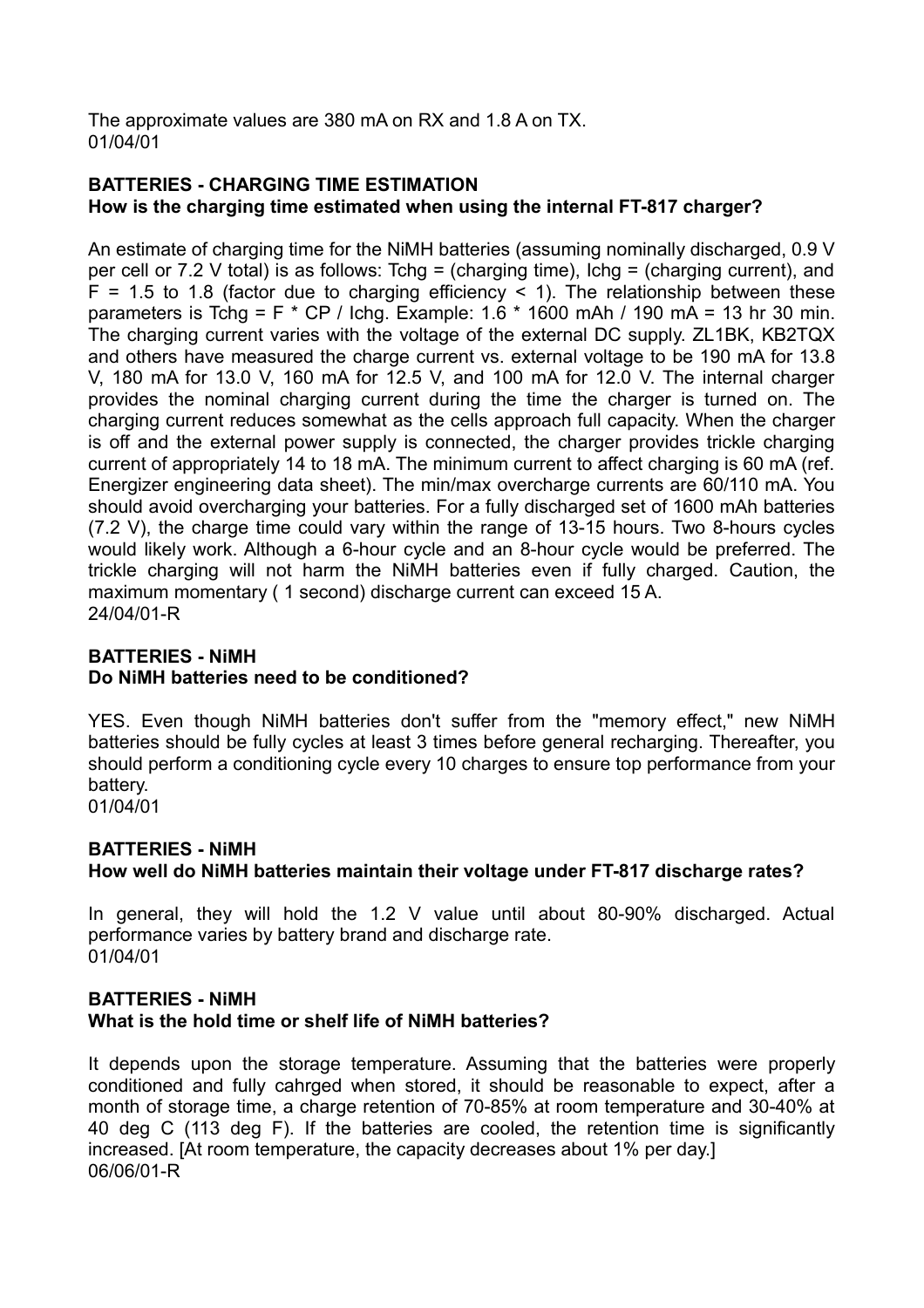#### **BATTERIES - OPERATING TIME ESTIMATE How do I estimate the operating time for the batteries?**

For an approximate estimate of the operating time for a battery pack, the following may be used. This assumes that the battery pack is full. \*\*\* Itx = 1800 mA (transmit at 5 W), Irx = 380 mA,  $CP = 1600$  mAh (battery capacity), Ttx = 0.5 hr (transmitting time), Trx = ? (receiving time), and \* ==> multiplication. The relationship between these parameters is  $CP = Ttx * Itx + Tx * Irx$ . This equation is then solved for Trx. For the example values, Trx = 1 hr 50 min. Also see TOPIC - CURRENT DRAIN. 07/04/01

## **BATTERY OPERATION - CUT OFF What is the minimum operating voltage for the FT-817 using the internal batteries?**

The FT-817 is set to terminate operation (to turn itself off) went the indicated voltage is 7.2 V. This is the full discharge voltage of both NiCd and NiMH batteries (8 cells times 0.9 V per cell = 7.2 V). If you wait a few minutes, the battery pack will recover slightly (showing 8 V or so) and will run the radio for another minutes or so. 12/06/01

#### **CALIBRATION MENU Does the FT-817 contain a "Hidden Menu?" If so, what is its purpose.**

YES. \*\*\* B E W A R E \*\*\* W A R N I N G \*\*\* This is the factory calibration area. The data stored in here is NOT recovered when you do any reset, it is unit specific. DO NOT CHANGE ANYTHING unless you know exactly what you are doing. There are 76 menu items. You should WRITE DOWN everything displayed for all 76 menu items when you first enter this area. Put this information in a safe place. Access is obtained by first turning the power off. Next turn the power back on while holding down the A, B, and C buttons at the same time. You should hear a "diddle-diddle-diddle" sound. You are now in the Hidden Menu area. The SEL knob allows you to move between menu items. The Main Dial adjusts the parameter in the menu item. To exit, press and hold the "F" button. \*\*\* HEED THE WARNING PLEASE \*\*\*

07/04/01

# **CARRYING CASE**

# **Where can I find a carrying case for the FT-817, the tuner, power supply, and other items?**

The "right" carrying case for you likely depends upon how you are planning to use your rig and what additional items need to be carried. FT-817 users have reported finding interesting cases at Office Depot, Best Buy, All Electronics, Mountain-Ops Communications, and other such companies. The "ideal" or "universal" case has not been identified yet. \*\*\* 10 APR 2001: CSE-10 is sold out and no longer available \*\*\* W4WB recently received the All Electronics Model CSE-10 padded, shoulder-carrying case with inside dimensions of 16 x 6 x 2.5 inches for \$5. See http://www.allelectronics.com/cgibin/category.cgi?category=search&item=CSE-10&type=store. The FT-817, Z-11, microphone, CUP36-12-1 power supply, 4:1 balun, batteries for the Z-11, and interconnecting coax cables fit fine in this case. 10/04/01-R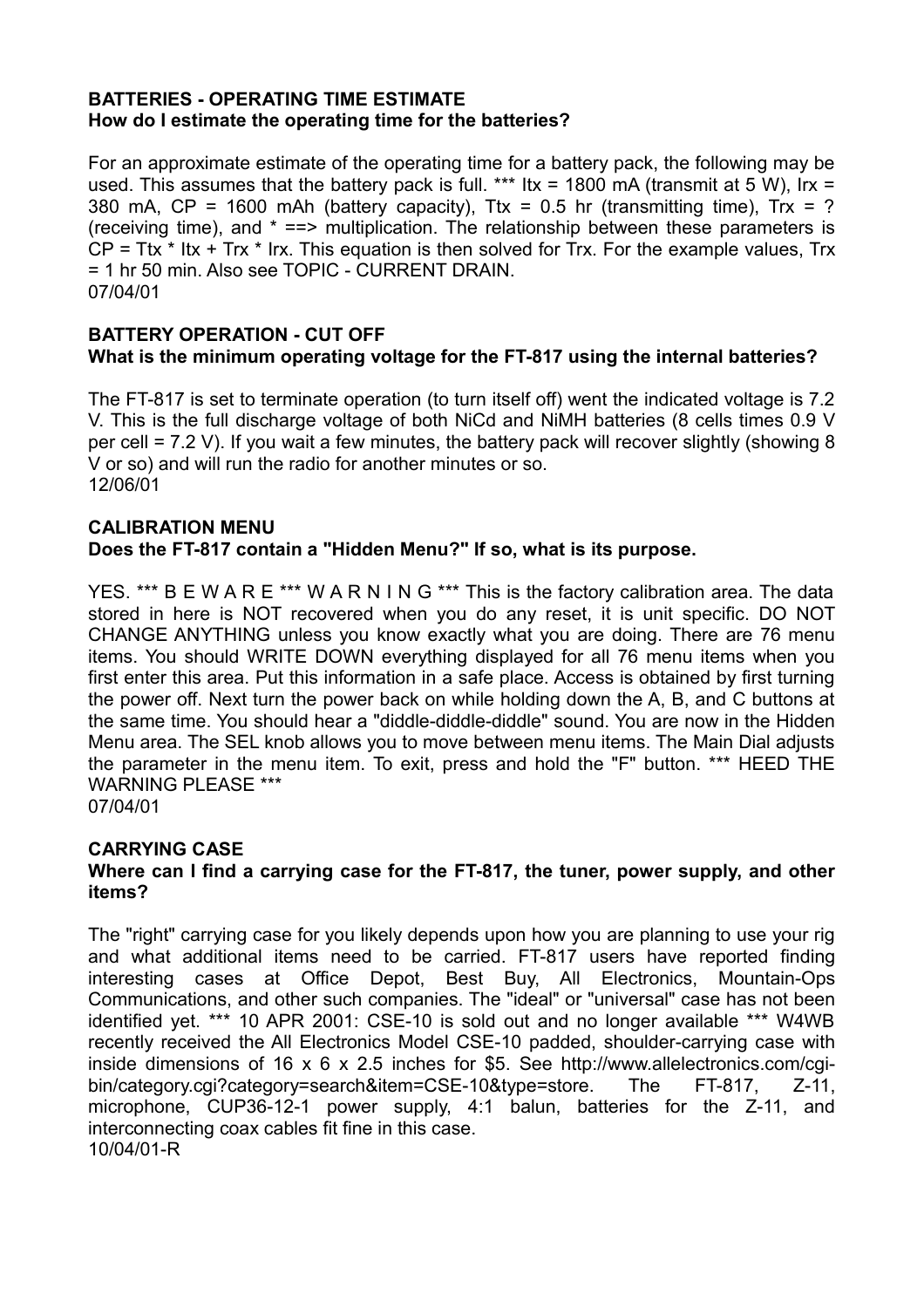# **CAT How do I connect the FT-817 and my computer together?**

Use the Yaesu CT-62 cable. It includes the electronics to perform the level translations between the FT-817 and teh serial port of the computer. Alternatively, DL3DAZ suggest that you can make one and refers to http://krasnodar.online.ru/hamradio/images/yaesucat.gif He has tried it and the cable worked fine even at 38400 Baud. Transistors can be any NPN type that can handle 20mA and 15V. He put the circuit into a DB9 case using SMD resistors from a defective harddisk PCB. WARNING: Any mistake leading to excess voltage connected to the FT-817 may cause damage! So be careful...

# **CAT**

# **Is it possible to make my own CAT cable for the FT-817?**

YES. VE3CVG has posted a file in the "FT817 Files Section" (click on Files to the left) that contains a schematic of his version of a CAT cable suggested by DL3DAZ (see TOPIC -CAT). Rick warns that you use this information at your own risk! File reference is http://groups.yahoo.com/group/FT817/files/817cat.gif. 30/01/01

# **CAT CONTROL SOFTWARE**

# **What software is available to operate the FT-817 via the CAT port? Can the memories be managed with this software?**

YES. Several programs will soon be announced. G4HFQ just announced that FTBasic has been enhanced to provide management of the 200 memories in the FT-817. The first Beta release is available at http://www.bob.freeth.dial.pipex.com/polarplot/download.shtml. Look for FTB144B7EX.EXE. You must already have a 'full package' version of FTBasic installed.

## **CLONE What is the CLONE speed for the FT-817? Can it be adjusted?**

G4HFQ reports that the clone speed for the FT-817 is fixed internally at 9600,N,8,2. It can not be adjusted. 28/04/01

# **CODE PRACTICE**

# **The manual for the FT-817 explains how to use the radio for cw sending off the air using a straight key. Can this feature be used with an iambic keyer as well?**

W4RK comments that "I use a Logi-Key iambic keyer with my FT-817 when I'm in the hamshack and not in the field. Just plug in the keyer output cable to the FT-817 key jack, turn off the KYR flag and you're done. If you want to practice, also turn off the BK IN flag and you get the rig's sidetone, but no RF. (You'll need to be in CW or CWR mode) You can do the same thing with the FT-817's internal iambic keyer for practice. In this case turn ON the KYR flag, plug your iambic paddles into the 817's key jack on the rear and leave the BK IN flag OFF. If you're in CW or CWR mode, you'll get the sidetone." 11/04/01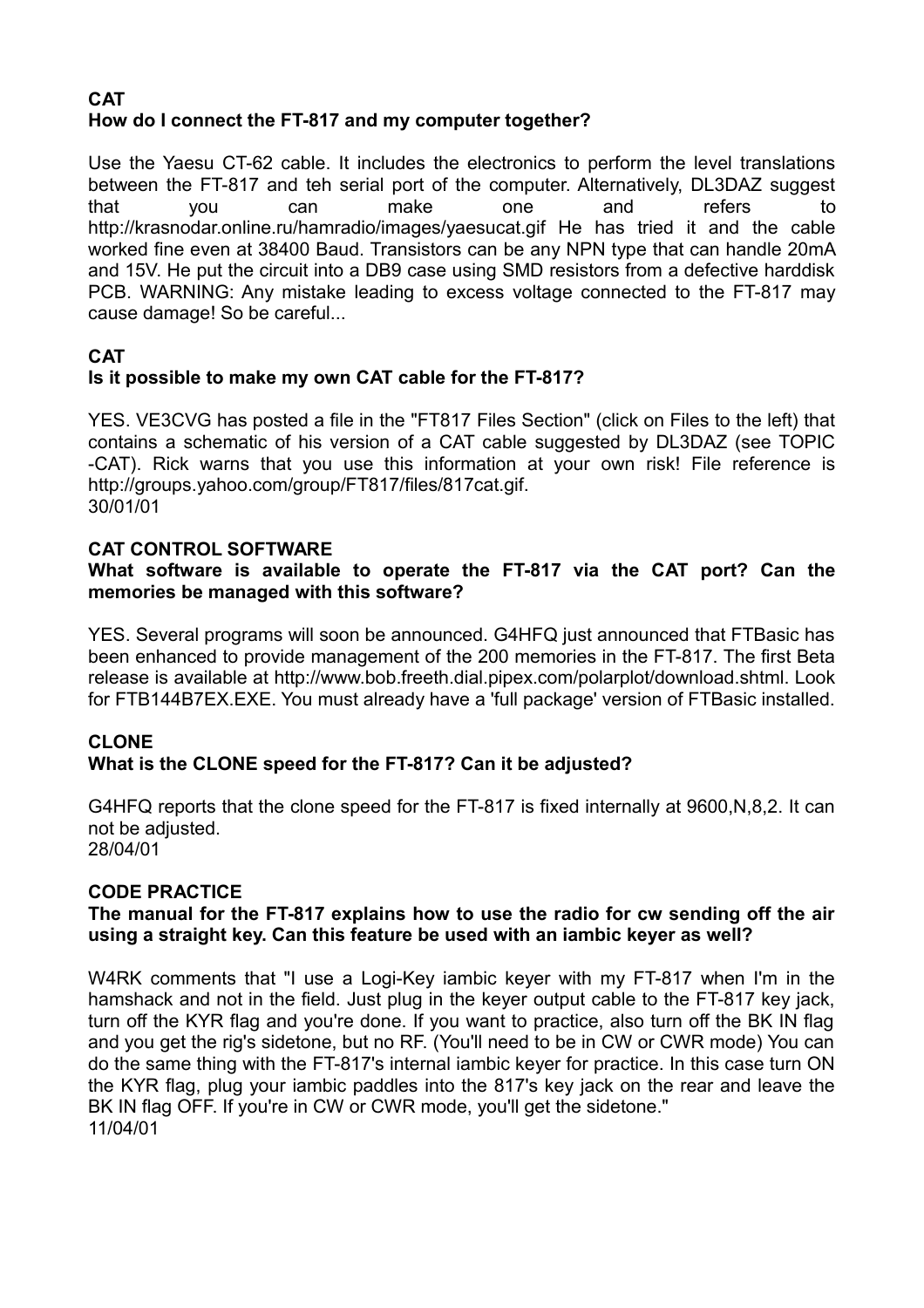#### **CONNECTORS**

## **Any recommendations for inexpensive, yet functional, interconnecting connectors for the power supplies/sources?**

KQ6AX describes a standardized modular system based on using "2-Wire Trailer Plug Connectors." See http://www.qsl.net/kq6xa/connect/. She provides a wealth of photographs, ideas, and good common sense advise on things to do and NOT to do to protect your equipment and power sources.

# **CONNECTORS Where can I find the plug that fits the DATA socket on the FT-817?**

W4JZ observes that the needed plug is the same as the one commonly used on a Mouse and many keyboards. 26/01/01

## **CONNECTORS**

## **Where can I find the connector for the internal battery pack?**

DG1SMD identified the connectors as Molex parts. The female housing is part 51021-0500 (5 pole) and the (5 each) female terminals are part 50058-8100. The male connector housing is part 51047-0500 and the corresponding pins are 50125-8000. One source is Digi-Key.

28/01/01

## **CONNECTORS Where can I get a DC power jack for the FT-817?**

It is a coax-style jack having dimensions of 4.0 x 1.7 mm. One source is Radio Shack and the part number is 274-1532. WARNING: The power plug is not the most durable plug seen, so be careful not to try to force the wrong size jack onto the plug. An "exact" replacement for the Yaesu supplied jack is Philmore No. TC240 (6 Ft. DC Power Cord). 01/07/01-R

## **CONNECTORS - MOLEX FOR INTERNAL BATTERY**

#### **Is there a source for the completed Molex connector with pigtails that mates with the internal battery connector?**

YES. KG4CHX is a limited duration source. Connectors are made with OEM connector and teflon insulated wire (largest gauge possible, #26). They do not include a fuse, just a connector with 4 wires attached (the "green" wire is omitted). Battery-side connectors are \$5 eash and radio-side connectors are \$7 each. Send CASH only {checks will be sent back} and a SASE {Self-Addressed Stamped Envelope with US postage or IRC}. No foreign currency please. He also takes Pay Pal but add \$1 for each order (KG4CHX@Telocity.com). You might consider sending Tim a protected (foam or bubble lined) envelope about 3" by 5" with 55 cents postage. Priority mail adds \$4 more. Send requests to: Tim O'Rourke KG4CHX, 4316 Dianne Dr., Charlotte NC 28215. Also see TOPIC - CONNECTORS for details of the connector. Special thanks to Tim for taking on this challenging effort.

12/06/01-R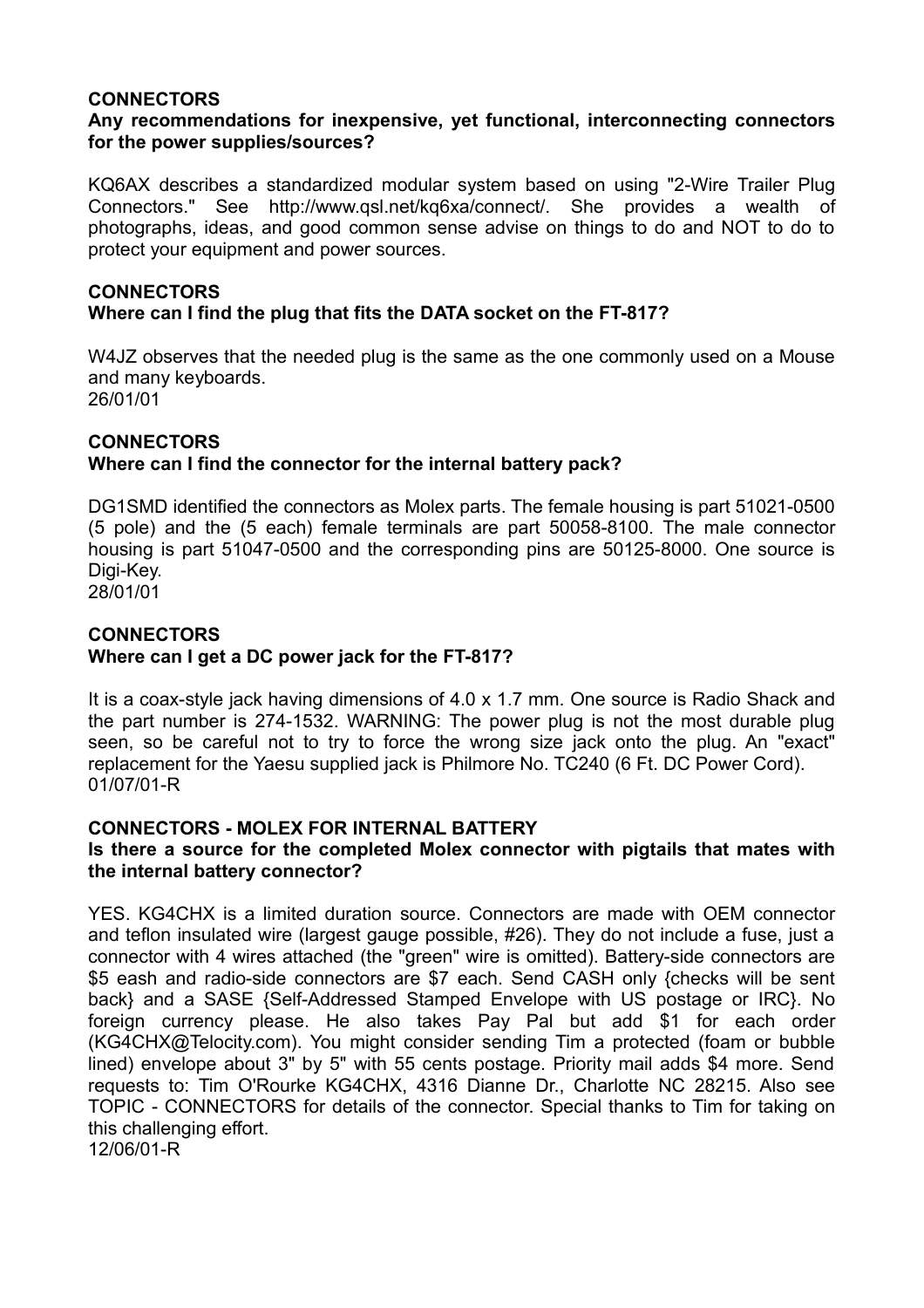#### **CURRENT DRAIN What is the approximate current drain of the FT-817?**

(Source is K9QI appearing in "The QRP Quarterly," April 2001.) The following values are for when the external 13.8 V power supply is used. RX fully active  $=$  380 mA; RX with backlight off = 348 mA; RX with backlight off and squelched audio = 338 mA (note that Yaesu manual states 250 mA); TX CW @ 5 W = 1.92 A; TX CW @ 2.5 W = 1.62 A; TX CW  $\omega$  1 W = 1.17 A; TX CW  $\omega$  0.5 W = 1.05 A; TX SSB with 2 tones  $\omega$  5 W PEP = 1.26 A. 07/04/01

## **CW - OPERATING TECHNIQUES Is there a guide that will help me to improve my CW operating skills?**

YES. An excellent resource is "A Beginner's Guide to Making CW Contacts" by Jack Wagoner - WB8FSV. See http://www.netwalk.com/~fsv/CWguide.htm. 11/04/01

# **CW FILTER**

# **What are the settings for the CW filter?**

After the CW filter is installed, set Menu #38 to CW. No change is noise heard will occur. If you switch Menu #38 to SSB, the noise heard will change. Be sure you set Menu #38 to CW. Press and hold the F button to exit the Menu. To use the CW filter, press the NAR button (button C on row 7 of the operating functions). The CW filter is toggled by this button. You can use the CW filter in CW, CWR, and DIG modes. See also TOPIC - FILTERS.

08/04/01

# **FAST STEP TUNING How do I turn ON or OFF the Fast-Step Tuning mode?**

On the supplied MH-31ABJ microphone, there is a FST key located between the DWN and UP keys. When the Fast-Step Tuning is ON, an icon of a running man is displayed in the lower right of the display. Pressing the FST key toggles this mode. When ON, the VFO tuning rate increases by a factor of 10 (steps are 100 Hz rather than 10 Hz). The FM steps double.

09/0701

# **FILTER**

# **How do I install the optional filters?**

The procedure is explained in the manual; however, AD6A has prepared an excellent web page that provides detailed installation instructions and photographs for the CW filter. See http://www.cooltechstuff.com/FT817\_CWfilterinstall.html. NOTE: When you install the filter, you should be able to see the writing on the filter. It doesn't work upside down! 28/01/01-R

# **FILTER**

# **Can I install both the optional SSB and CW filters at the same time in my FT-817?**

NO. You must select one. The CW filter is highly desirable if you plan to work CW. The merit of using the optional SSB filter has not yet been established since no one has had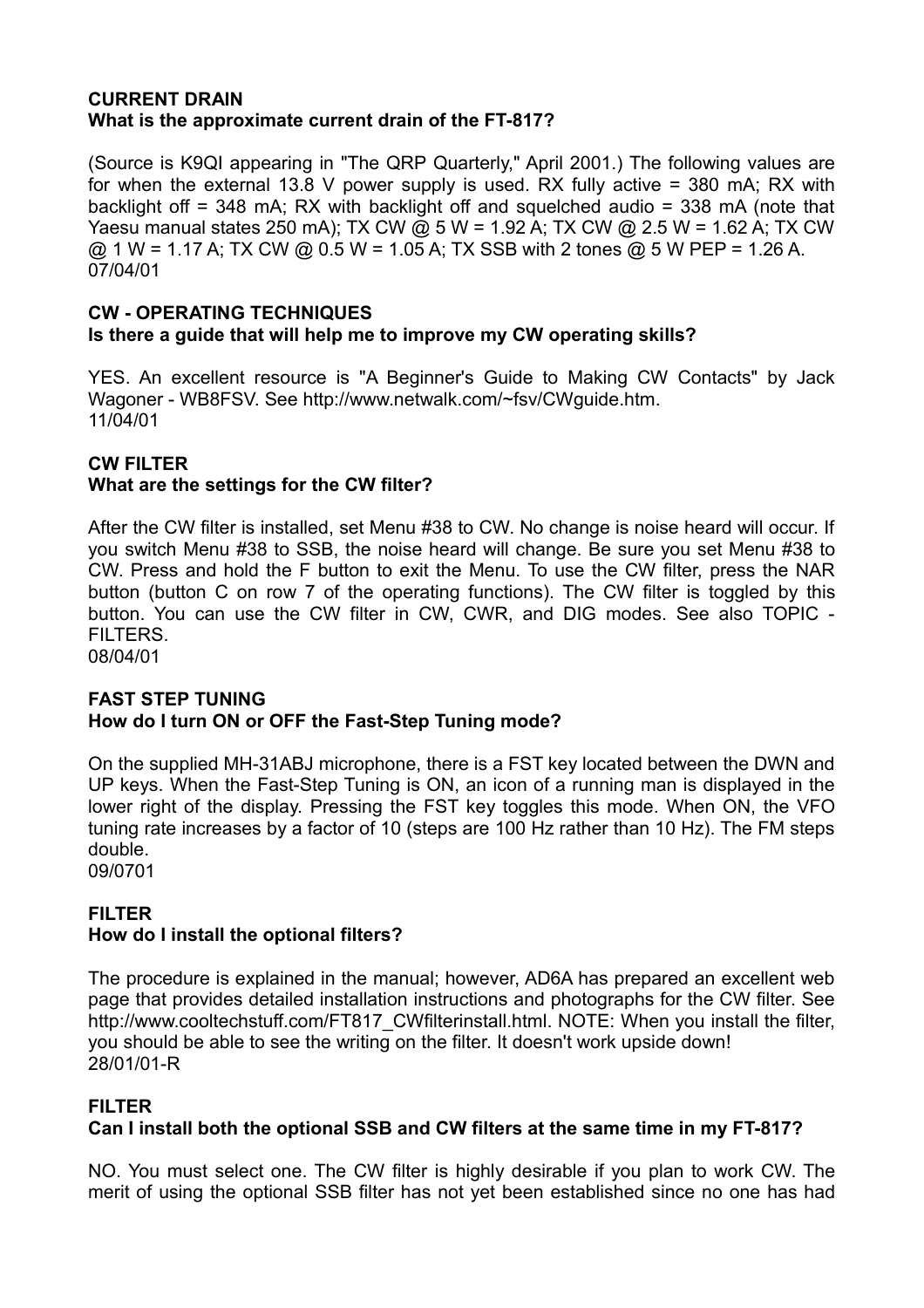one to use yet and because the specifications are so close to the factory installed filter.

# **FILTER**

# **What sources are available for obtaining the optional filters?**

Yaesu and INRAD (http://www.qth.com/inrad/ft-817.htm) are the only commercial sources at present. Both use Collins Mechanical Filters, but not the same ones. Note that the Yaesu CW filter is 500 Hz @ -6 db with a shape factor of 4 and the INRAD CW filter is 600 Hz  $\omega$  -6 dB with a shape factor of 2.5. INRAD also offers a 340 Hz CW filter  $\omega$  -6 dB having a shape factor of 2.5. Shape factor = (BW  $\omega$  -60 dB / BW  $\omega$  -6 dB). For the SSB filter, INRAD offers two choices with one identical to the Yaesu YF-122S and the other provides about 250 Hz more bandwith, Another option is to build your own. K6XX prepared a quality presentation on how to make your own optional filter using available Collins mechanical filters. See http://www.k6xx/ft817/817cwf.pdf. 04/09/01-R

# **FILTER**

# **What are the characteristics of the optional CW filter for the FT-817? Do I need one?**

Although the original Yaesu ad for the FT-817 on the inside-rear cover of QST clearly states that the optional filters are 10-pole Collins filters, the CW filter is actually a 7-pole filter. Yaesu has determined that the ad was in error and has corrected future ad copy. The correction first appeared in the April 2001 issue of QST. The Collins part number of the filter is 526-8686-030. The specifications that Yaesu supplied with the filter are as follows: Center Freq: 455 kHz, Selectivity (-6/-60 dB): 500Hz/2.0 kHz, Poles: 7 poles, and Dim: 56x9x14 mm. The shape factor is a 4 (BW@-60 dB / BW@-6 dB). How does the filter work in practice? Simply put, if you work CW, then this filter makes CW enjoyable with this rig. 23/03/01-R

## **FILTER - SSB Does the optional Yaesu SSB filter Y-122S provide any meaningful improvement?**

YES. The stock filter is a ceramic filter that rolls off somewhat either side of about the center of the passband and has modestly wide skirts. The optional Yaesu SSB filter is a 10-pole mechanical filter by Collins. Its bandwidth is 2.3 kHz and its frequency response is very flat with rather sharp skirts. Measurement of average RF output was about +2 dB greater than that observed when using the stock filter. On-the-air performance reports consistently are that the signal is a couple of dBs stronger and that the audio sounds "cleaner" or more articulate. On receive, the difference between the filters is not very great. However, if the FT-817 has a good quality external speaker attached, the difference in hearing is noticable improved. 18/06/01

# **FM MODE What is the maximum deviation in the FM mode?**

The maximum deviation in the FM mode is +/-5 kHz. See TOPIC - FMN MODE also. 15/04/01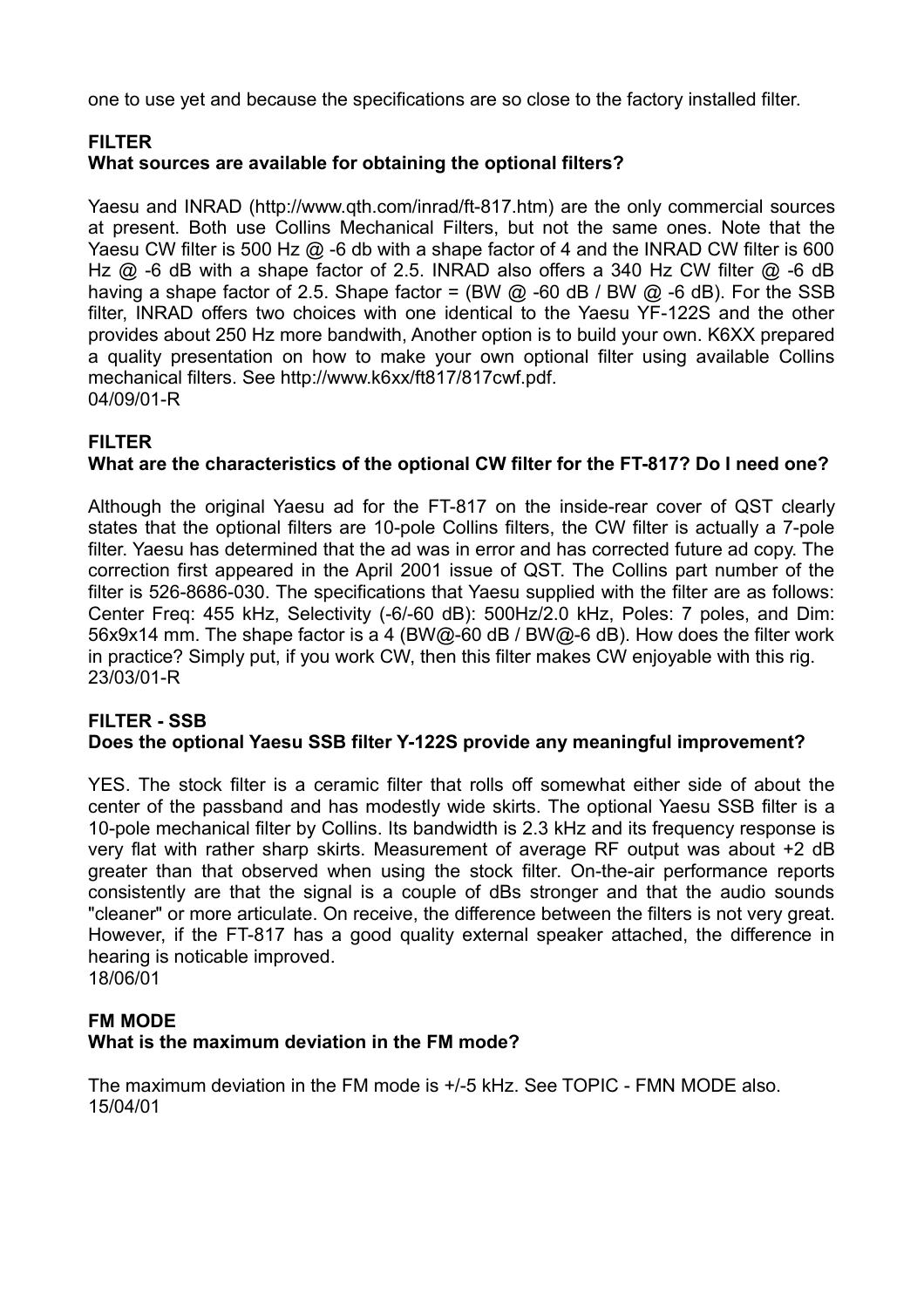# **FMN MODE What is FMN?**

FMN is the narrow FM mode having a maximum deviation of +/-2.5 kHz. This mode is activated by turning NAR ON (Operating Function Row 7, Key C) when in the FM mode. The display will show FMN. In the US, there is no specific FCC Rule that limits the bandwidth used for phone modes; however, Rule 97.101(a) does require that the amateur follow good engineering and operating practices. It is common practice to use the narrow mode on 10-m FM for example. (Tnx to G0EHX for noting the FMN.) 15/04/01

# **FUSE**

# **What is a "pico fuse" and what size is appropriate to use with the battery pack?**

A pico fuse is a small fuse that can be used in the battery leads to protect the battery and the radio from damage should a short circuit occur. A 3 A fuse is suggested. The FT-817 draws 2 A during high-power transmissions. A 3 A pico fuse is rated to blow at 3 A in 4 hours and at 6 A in 5 seconds. In a recent test by W4WB and N4BK, a sample 3 A pico fuse blew at 5.1 A in just about a second or so. Pico fuses may be found in many electronic supply stores. One source is All Electronics Corp. (www.allelectronics.com). See also TOPIC - BATTERIES.

08/04/01

# **GREEN WIRE**

# **What is the purpose of the green wire modification?**

See also TOPIC - BATTERIES. The cable from the FT-817 to the FBA-28 battery holder contains five wires, one of which is green, two that are black, and two that are red. The green wire needs to be connected to the FBA-28 when alkaline batteries are being used. Should you desire to put NiCd or NiMH cells in the FBA-28 battery holder, then disconnect the green wire. When the FT-817 is powered from a 13.8V power supply, the FT-817 will charge the batteries for the time set in the BATT-CHG menu option and then drop to trickle charge. (NOTE: The red wires (positive leads) are connected together in parallel and in a like manner, the black wires (negative leads) are connected in parallel. This is required because the Molex connector used is rated at 1 A per pin and the FT-817 is specified at a maximum current draw of 2 A.) 16/06/01-R

#### **IF CONTROL**

## **Is there a variable IF width control?**

NO. However, you can see some adjacent-frequency interference reduction by using the IF shift control with the frequency control. This creates a makeshift narrow filter that can help some when working CW and you don't have the optional CW filter.

#### **IF CONTROL Can the IF be shifted?**

YES. Use it to move an interfering signal out of the passband. See the manual for instructions to operate the IF shift control.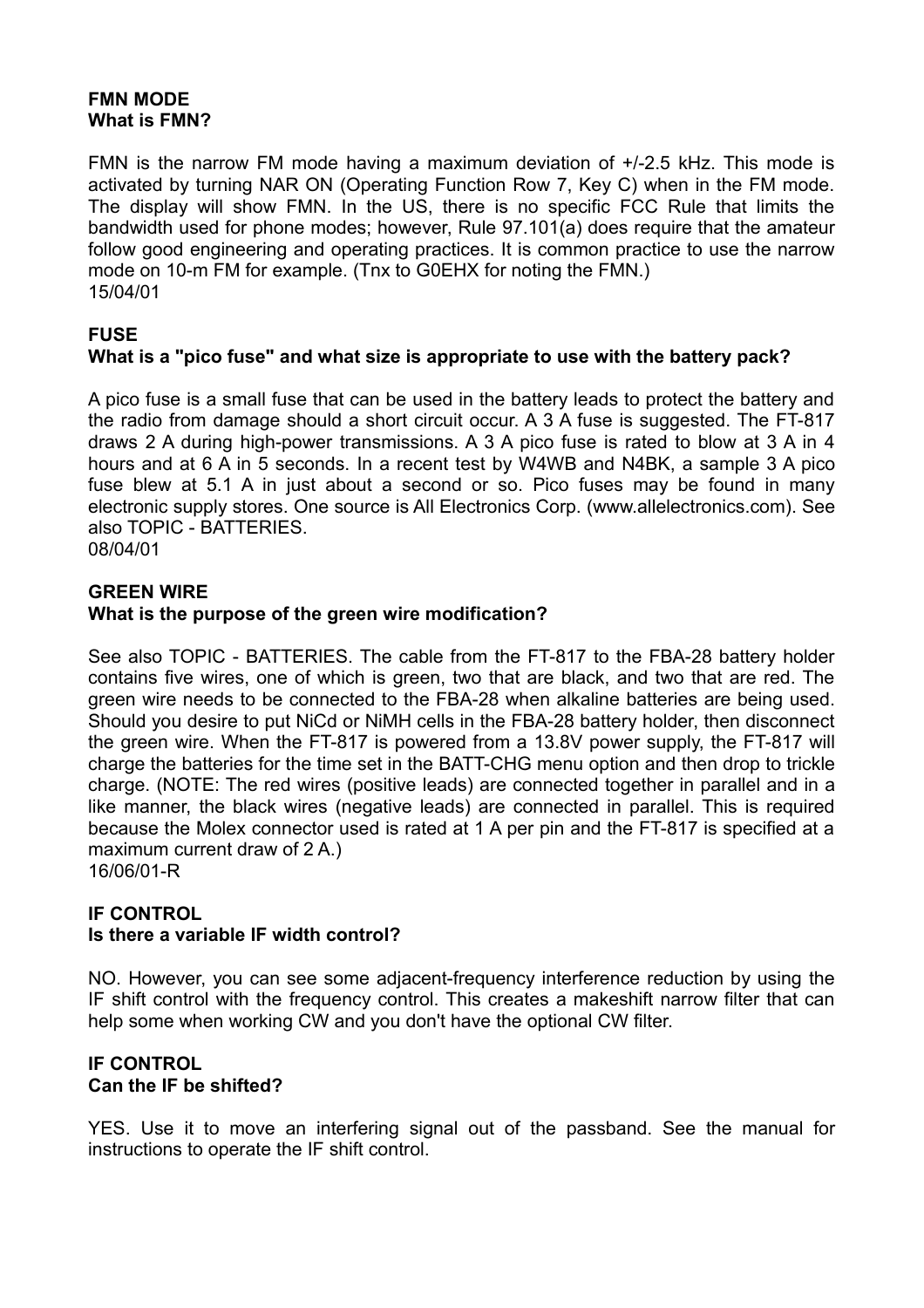## **IF SHIFT CONTROL Can the IF Shift control be used in the PSK mode?**

YES. It is generally necessary to use this control when the CW filter (NAR = ON) is used. See TOPIC - PSK31. 17/02/01

# **IPO**

# **What is the IPO and when should it be used?**

IPO stands for Intercept Point Optimization. A detailed explaination of the IPO is beyond the scope of these FAQ; however, it can be considered as a means to bypass the receiver preamp to improve the signal overload performance of the receiver. See page 15.19 in the 77th edition of the ARRL Handbook or similar book to understand more about this parameter. In general, atmospheric noise dominates the HF bands and is much greater than the receiver noise. Improved performance can often be realized by turning ON the IPO under such conditions or when you experience strong signals. If the band is quiet, you may benefit by turning the preamp back ON by turning the IPO OFF. The feature is not available on 2 m and 70 cm bands.

# **LOCK**

## **The radio doesn't respond to changing the dial or other frequency-control keys. What's wrong?**

It is likely that the LOCK feature has been turned ON. Look on the right-hand side of the display and see if a symbol of a key is shown. If so, you may turn it OFF by pressing the front panel LOCK Key. There are several levels of LOCK that can be selected through the menu.

# **LOCKED UP SYSTEM My system is locked up! Nothing seems to work. What should I try?**

Several people have reported that proper operation was restored by unplugging the microphone cable from the FT-817 and then replugging it one or two times. Why this worked is not presently known. Other things to try are to (1) be sure the LOCK function is turned off, (2) turn power off and remove all power sources (disconnect battery too) for 30 seconds and restore power, and (3) perform the system reset(s) given in the Operating Manual plus perhaps with the unit off, press and hold F+V/M buttons while turning the power back on.

10/04/01

# **MANUALS - REFERENCE CARDS**

## **Where can I find simple reference cards to quickly locate the feature or command I need to use with my FT-817?**

N7RR has produced the "Vade Mecum" comprising two laminated cards. One is about 7"x10" and the other is about 4"x3-1/2". The larger card is divided into four sections, viz., Basic Controls, Operating Menu, Customizing Menu, and Power-Saving Settings. The smaller card covers the Operating Menu and Customizing Menu in an abbreviated form. Price is \$6 plus \$1 S/H in the US and \$3 S/H outside the US. The Vade Mecum (meaning roughly something to take with you) can be obtained from either (1) Kairos Research, 853 Alder St., Blaine, WA 98320-8030, USA or (2) www.w4rt.com.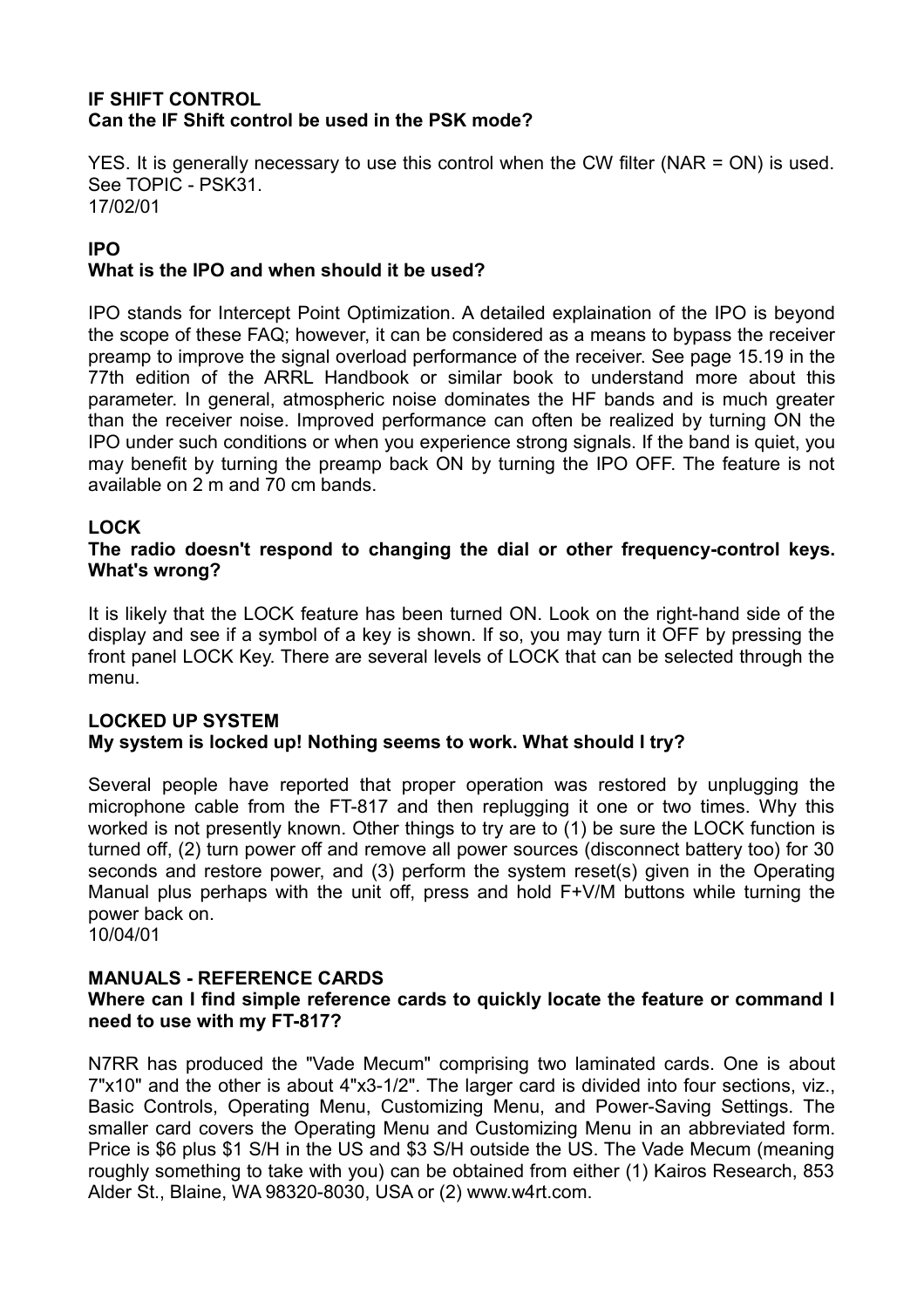#### **MEMORY CHANNEL TO VFO How can a memory channel be copied to one of the VFOs?**

ZL2IH discovered that to copy a memory channel to one of the VFO's, you may use the following procedure. (1) Put the Operating Functions to Row 1 (A/B, A=B, SPL); (2) Turn to memory channel of choice (via V/M button); (3) When displaying memory channel, press/hold A=B button until display changes to the VFO mode; and (4) This will write the memory channel to the VFO not displayed, i.e., you will have to press the A/B button to access the other VFO and your newly transferred memory channel contents. 16/04/01

#### **MEMORY CHANNELS Can I mask (soft erasure) memory channels?**

YES. K7JA provided the procedure for masking (soft erasure) memory channels in the FT-817: 1. Press the [F] key momentarily, then rotate the SEL knob, as needed, until Operating Function Row 2 [MW, MC, TAG] appears on the display. 2. Press the [A(MW)] key momentarily, then rotate the SEL knob to select the memory channel to be deleted. 3. Press the [B(MC)] key momentarily. The frequency display field will go blank. 4. Wait about three seconds; the data will now be "masked" and will not be available for operation. 5. To restore the masked frequency data, repeat the above steps. However, if you store new frequency information on a channel containing masked data, the masked data will be overwritten and lost. 6. Memory Channel 1 is used for Priority operation, and frequency information may only be over-written (not masked) on this channel.

## **MEMORY TAG**

# **Is there a convenient way for entering the text for Memory Tags without leaving the memory mode?**

YES. SM6LKM found an undocumented way to enter text tags for memory channels without having to access the Menu [Menu #35 - MEM TAG]. The procedure is as follows: (1) Make sure "MW MC TAG" is selected for the A-B-C softkeys [Function Row 2]. (2) If the menu is visible, momentarily press [F] to get rid of it. (3) Press [V/M], then select the memory channel with <SEL>. (4) Press [A] (MW) twice, the memory number (top left) starts to flash, the text tag is shown and a cursor is visible under the first character. (5) Enter the text with <SEL> and <DIAL> in the usual manner. (6) Press and hold [A] (MW) for a second BEEP.... BEEP and the text is now entered. (7) Rotate <SEL> to the next memory channel to be edited and then GO TO Step 4 above and repeat the process until you have completed the Memory Tagging. Contrary to the documented method of entering memory text tags, this method has an "inactivity timeout" of about 5-6 seconds (the memory number stops flashing and the display returns to its previous state). 19/07/01

## **MICROPHONE MODIFICATION**

## **Can the FT-817 Yaesu microphone be modified to use the Heil HC-4 and HC-5 inserts?**

YES. M0AWS removed the Yaesu microphone insert, modified the TONE switch on the back, and connected the HC-4 and HC-5 inserts instead of the discrete components. Then with a flick of the switch, you have either HC-4 or HC-5 insert ready to use! For information on this modification, see his web site http://www.cybatek.fsnet.co.uk/m0aws/FT817-micmod.html. The photographs and discussion should help you accomplish this modification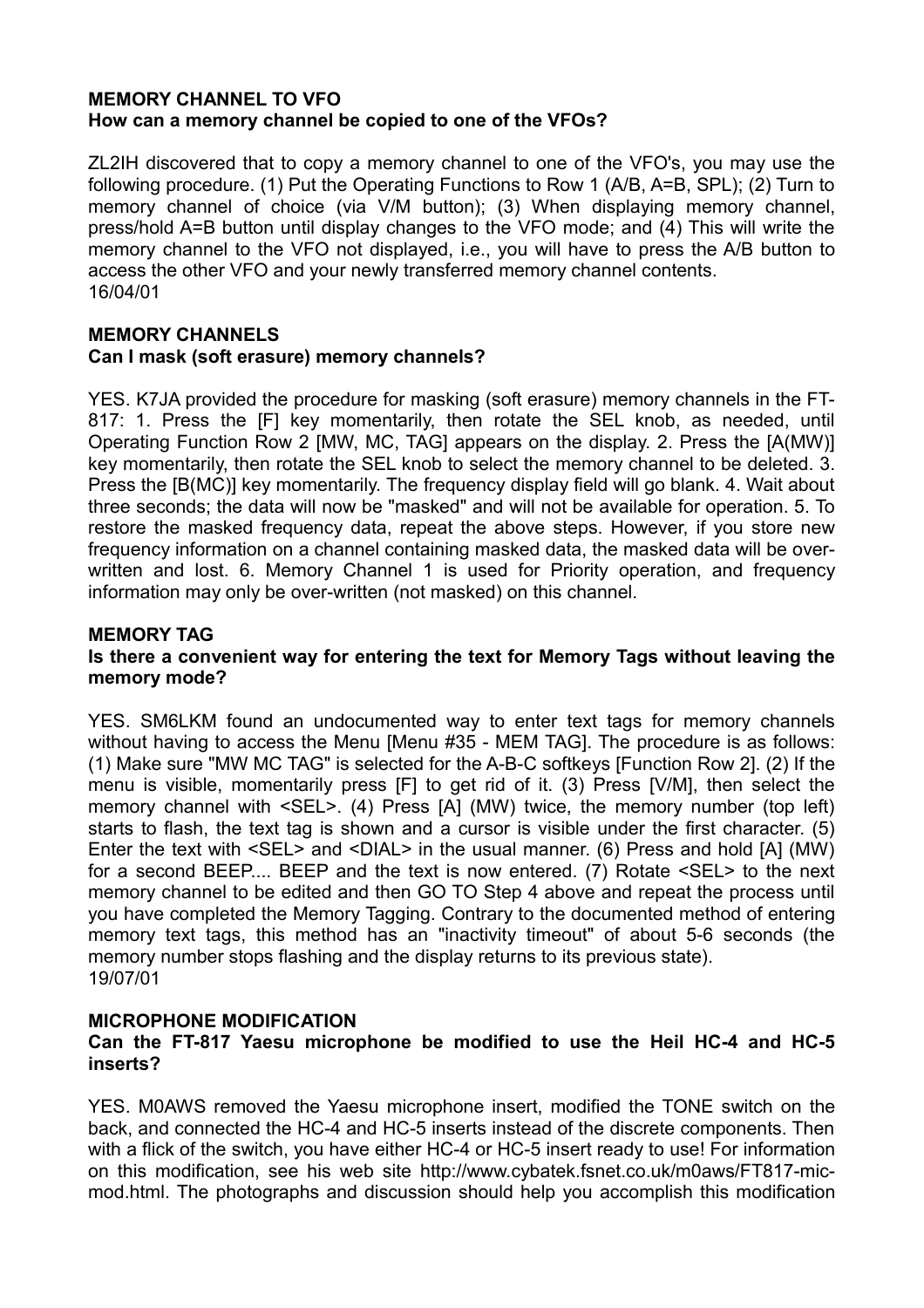# **MODIFICATIONS**

# **When a solder ball modification was made, it appears that the repeater shift is lost when I QSY. Any fix?**

DL6OBU suggests that the FT-817 will remember the duplex setting if ARS (Menu #1 and #2) is set to OFF. 25/04/01

# **MODIFICATIONS**

# **Is it possible to extend the receive and transmit coverage of the FT-817?**

YES. The coverage is controlled in general by the selection of the solder ball jumpers. See the message board and use the search function to learn what others believe they have discovered. It seems that different lots of the FT-817 behave somewhat differently. Once the information for modications can been sorted out, one or more modification files will be placed in the Files Sections.

#### **MODIFICATIONS**

#### **My FT-817 is the Japanese market version. It doesn't have the coverage I need for my area. Is there a simple modification to change the coverage?**

NO. Some changes can be made by selection of solder balls, but it really requires changing the CPU. GL!

#### **POWER CORD**

#### **Is the length of the power cord of importance?**

Perhaps. The resistance of each leg of the Yaesu supplied power cord is about 0.033 Ohm/foot. The total resistance of the power cord is  $2 * 6$  ft  $* 0.033$  Ohm/foot = 0.4 Ohm. The voltage drop due to the power cord when transmitting at 5 W (about 2 A) is therefore 0.8 V and the power dissipation is 1.6 W. Consequently, you should attempt to keep your power cord short when running off of an external battery. If you are using an AC power supply, the importance is less.

13/04/01

# **POWER OUTPUT Can the RF power output be adjusted to any value under 500 mW?**

NO. You must select from 5/2.5/1/0.5 watts. To attain intermediate RF outputs, including less than 0.5 W, you might consider using an QRP-type attenuator. Unless the attenuator is rigged with a bypass on receive, the received signal will also be attenuated. 11/04/01-R

## **POWER OUTPUT Is the RF output really 5/2.5/1/0.5 W?**

YES, it appears to be that, based upon a limited sample, the RF output is very close to the stated value with the exception of 2 m. On 2 m, all of the outputs were notably higher. If you are planning to work QRP distance tests (miles/watt) or other such activity where knowing the real RF power output is important, then you should consider obtaining a QRP wattmeter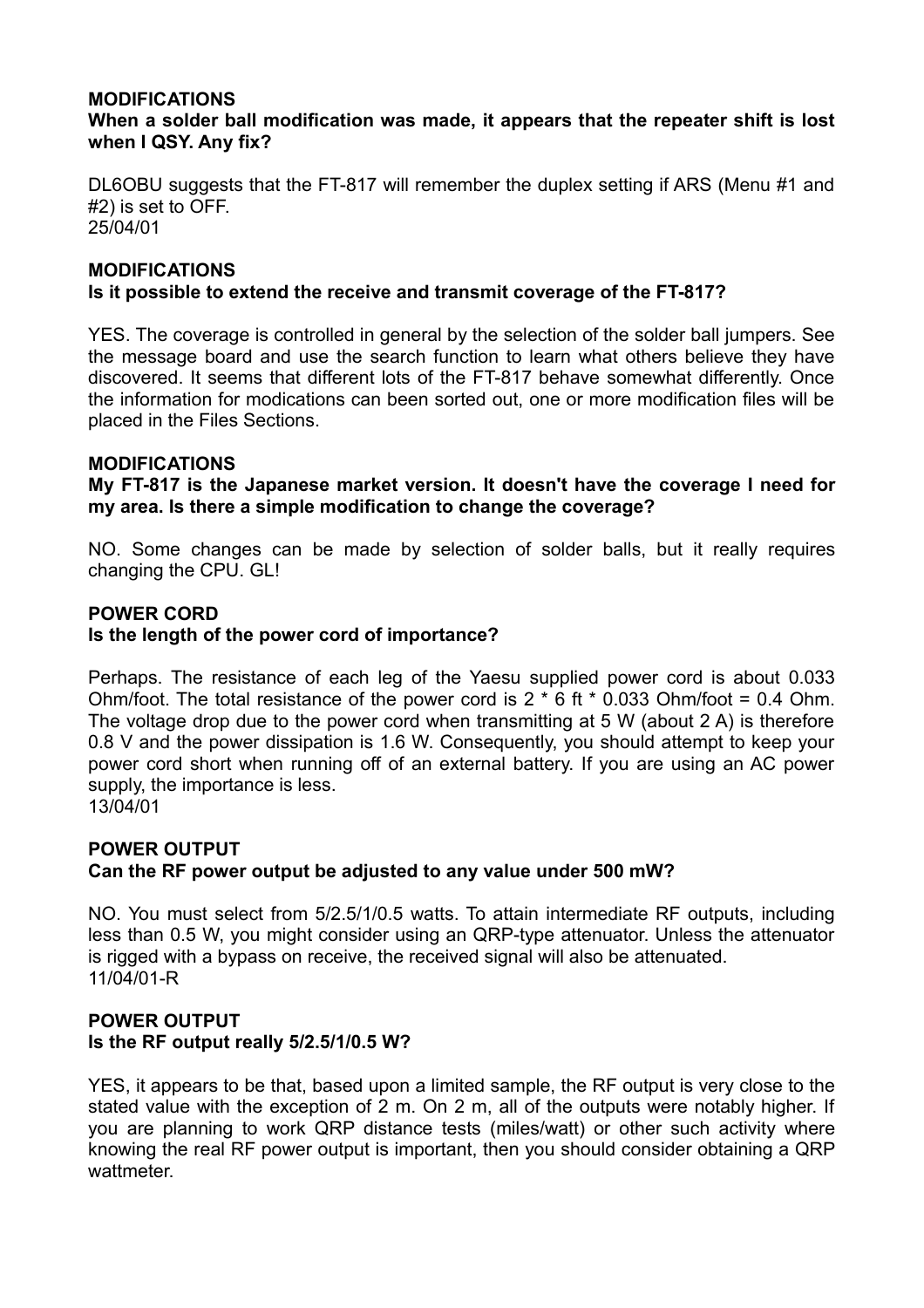#### **POWER OUTPUT How can I tell the current power output setting or what does the icon mean?**

See page 28 in the Operator's Manual. There are two situations to consider, viz., when operating from an external power source or the internal battery pack. In both cases, when the power output icon shows 1 bar, it indicates 500 mW, 2 bars indicates 1 W, and 3 bars indicates 2.5 W. When using the internal battery pack, a flashing 3-bar icon indicates 5 W. When using an external power source, the icon is OFF or not visible for the 5 W setting. 05/03/01

#### **POWER OUTPUT Can the power level be set differently for each band (HF/50/144/430)?**

NO. Although the Operating Manual (bottom of page 28) states that one can set the power level differently for each band (HF/50/144/430), it does not seem to be the case. Yaesu has been notified of this issue. 02/04/01

# **POWER SUPPLY Is there a light-weight power supply that can be used with the FT-817?**

YES, there are a number of them. One relatively inexpensive, small, and light-weight power for the FT-817 is the Radio Shack part number 22-503. Regular price is \$50. Beware that this is a switching power supply and can create noise in the rig. This particular power supply from Radio Shack has a mixed history. Some works just fine and others are noisy. You might take your rig to the store and try out different ones until you fine a quiet one.

## **POWER SUPPLY**

# **Is a very light-weight and compact power supply available that can be used over a wide input voltage range?**

YES. International Power Sources offers the Model CUP36-12-1 switching power supply. It is rated at 13.5 V +/-4%, 2.4 A, 32 W continuous duty. The CUP36-12-1 is provided in a non-vented 94V-0 rated polyphenylene oxide case only 4.3" x 2" x 0.8". Included is a strain-relieved, six foot output cable with standard barrel type connectors. Full power operation from 0 to 40ºC allows use in virtually any inside environment. Universal Input allows input voltages of 90-264VAC without the need to configure the supply with jumpers, switches or straps. Input to output isolation is 3000VAC for safety agency requirements. Approvals have been received from UL, CSA and TÜV as well as it meets EMI limits per FCC and CISPR. Output voltage accuracy is better than 2% at full line, load and temperature range. Fully loaded 100% burn-in greatly enhances reliability. Protection is provided for overvoltage, short circuit and input surge. More information can be found at http://www.intlpower.com/series/cup36.html that includes a link to a pdf version of the complete specification sheet. (Ed.: My lab and operational measurements of this power supply have validated the specifications. It works great with my FT-817. See TOPIC-CONNECTORS or POWER SUPPLY for information about the correct power plug to install.) NOTE: It is reported that Morse Express/Miles Technologies (http://www.morsex.com), Universal Radio (http://www.universalradio.com/catalog/hamps/0565.html), and ForeSight Electronics (http://www.fsepower.com/html/ips\_tabletops.html and 800-253-0490) are now selling the CUP36-12-1. 04/09/01-R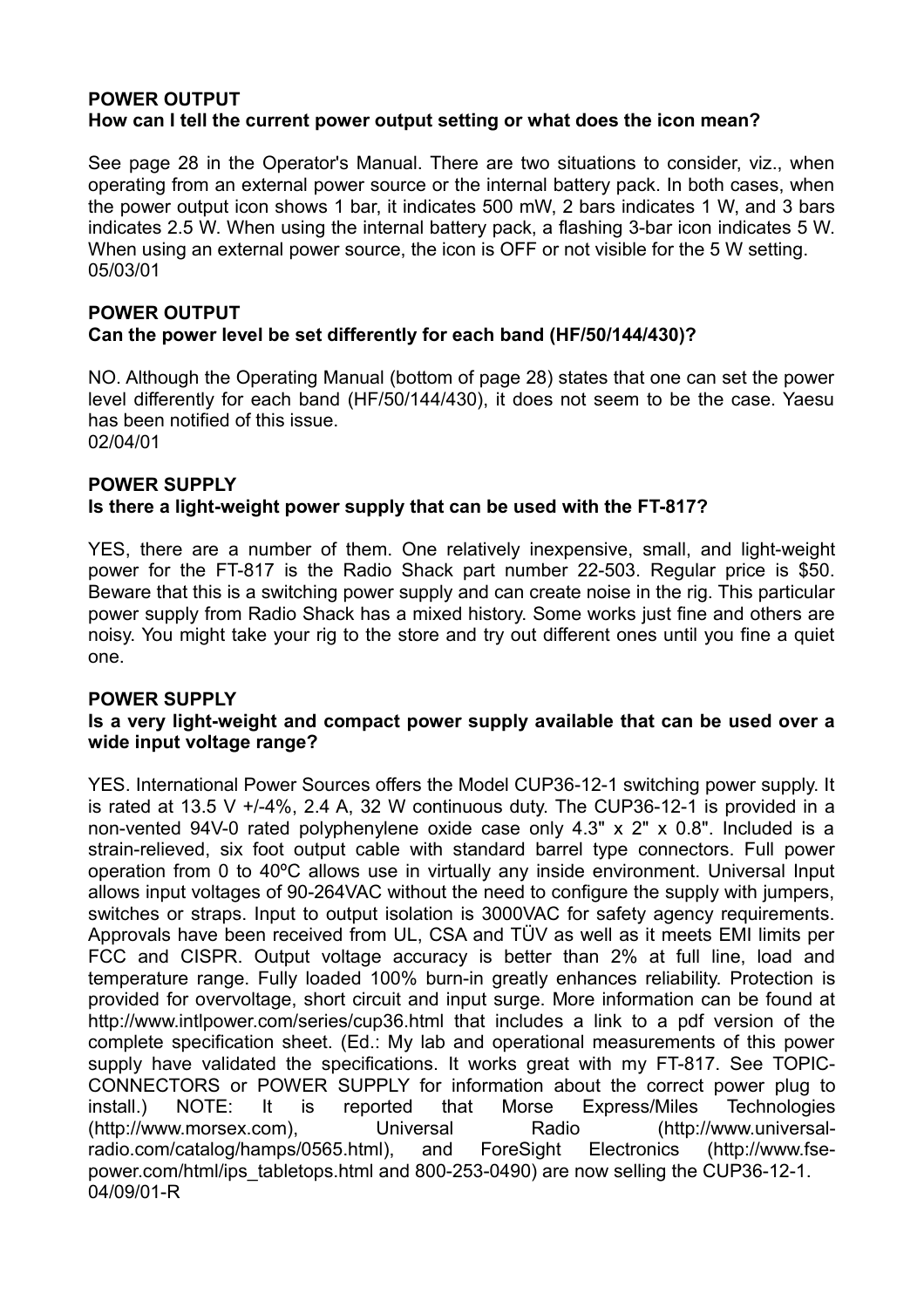## **POWER SUPPLY How can I protect my FT-817 from power supply problems?**

It is noted that the FT-817 does not have 100% protection for that time when Mr. Murphy (of Murphy's Law fame) helps you to place the negative wire from the FT-817 on the positive side of the battery and the positive on the negative side. Examination of the circuit diagram indicates that there will be some smoke if this happens. Remember that whenever something loses its smoke, it's dead! An inexpensive way to protect the FT-817 from this type of "operator error" and from overvoltage glitches is to place a 2.5-A fuse in-line with the positive wire and install a Zener diode (such as 1N4745 or RS 276-564 ) across the power leads. The fuse goes between the diode and the power source (external battery or power supply). The cathode should be connected to the POSITIVE wire and the anode to the NEGATIVE wire. Be sure to test this setup BEFORE you plug the power cable into the FT-817. If the measured voltage at the power source and the output of the power cable are not the same, you need to replace the diode with a good one. Reverse the leads and verify that the fuse blows. (Sadly, first smoke cause by unprotected lead reversal was recently reported on eHam.com.) Thanks to W4JZ and W3PM for their input. 10/02/01

# **POWER SUPPLY**

**Where can I obtain the ferrite bead for the power supply cord to mitigate the RF pickup on 440 MHz?** 

Contact Yaesu Parts Department and request this part from them. It is a no-cost item. See TOPIC - MANUALS for contact information. 05/03/01

# **POWER SUPPLY Where can I get another power plug?**

You can find it at many electronic supply stores. It is a coax-style plug having dimensions of 4.0 x 1.7 mm. Radio Shack has them as part number 274-1532 05/02/01-R

# **POWER SUPPLY Can I use Yaesu's E-DC-5 cord?**

NO. It has been shown to have an unacceptable voltage drop.

## **PROGRAMMING**

**Where can I find information about how to program the FT-817 other than what is in the manual?** 

WARNING! Messing around with this aspect of the FT-817 can lead to an unusable radio. BEWARE! KA7OEI has sniffed around inside the FT-817 and has been able to map a significant portion of the memory. You can find this information at http://www.ussc.com/~turner/ft817\_meow.html. 08/06/01

#### **PROGRAMMING Can I program the FT-817 using a program like ADMS?**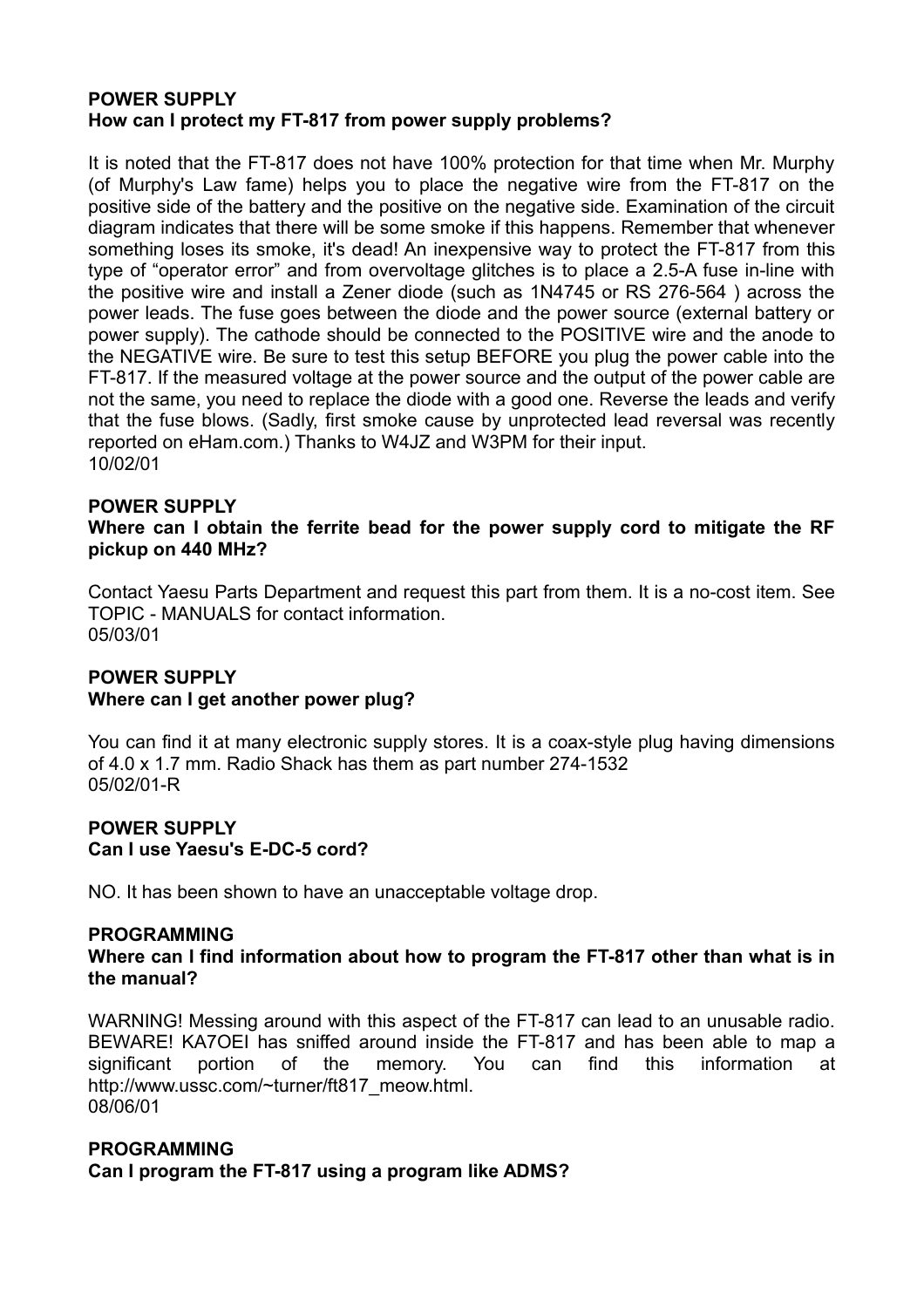YES. RT Systems now offers a programmer for the FT-817. It is available directly from RT Systems at www.cloningsoftware.com or 1-678-354-3500 (Tues, Wed, and Thurs, 5:30- 9:00 PM), www.w4rt.com, and several other vendors. Also see TOPIC - CAT CONTROL **SOFTWARE** 03/06/01-R

#### **PROGRAMMING**

# **Is the information in the FT-817 Operating Manual regarding "CAT System Programming" correct?**

NO. There are several misprints. (1) In the Opcode Command Chart, under Operating Mode, "P1 = PKT" should read "P1 = 0C: PKT". (2) In the Opcode Command Chart, under Read RX Status, "(Note 3)" should read "(Note 4)". (3) In the Opcode Command Chart, under Read TX Status, "(Note 4)" should read "(Note 3)". (4) Under Note 3: "RX" should read "TX". (5) Under Note 4: "TX" should read "RX". 29/03/01

## **PSK31**

#### **The manual states on page 39 that the FT-817 can operate in the PSK31 mode. What is PSK31?**

PSK31 is a new digital mode designed by Peter G3PLX. PSK31 is based on the RTTY mode of operation and useful for live keyboard to keyboard QSO that works at 31.25 baud. It uses varicode character coding that performs well at 50 wpm. PSK31 is easy to use and monitor, and gives very good copy under poor or weak signal conditions and is thus suitable for QRP. Software is available for free for many platforms, including Windows (c) with SoundBlaster-type soundcard. PSK31 utilizes advanced DSP techniques to generate a narrow-band filter with a bandwidth of just 31 Hz! Although the PSK31 software includes digital filters, it often can be helpful to use the CW filter to minimize the AGC pumping of strong nearby stations. PSK31 stations typically run less than 30 W and worldwide communications are easily achieved using this mode.

## **PSK31**

## **Where can I find out more about obtaining PSK31 software?**

See the PSK31 Official Home Page at http://aintel.bi.ehu.es/psk31.html. This page also contains a wealth of information to help you become involved in PSK31.

#### **PSK31**

## **Do I need a TNC (terminal node controller) to operate PSK31?**

NO. You just need a computer with a good sound card of the SoundBlaster type. The FT-817 can be hooked directly to the sound card with excellent results. Follow the instructions in the FT-817 Manual. You may need to adjust the output of the sound card and the DIG MIC of the FT-817 to achieve a high-quality PSK31 signal. Transmit control can be manual by taking the PTT line from the DATA plug to ground. For perhaps more enjoyable operation, you may find it desirable to build a simple interface or to purchase something like the popular RigBlaster from West Mountain Radio (http://www.westmountainradio.com/RIGblaster.htm) or the RASCAL PSK31 kit (Model FTMDIN) from BUX CommCo (http://www.packetradio.com/psk31.htm). 13/04/01-R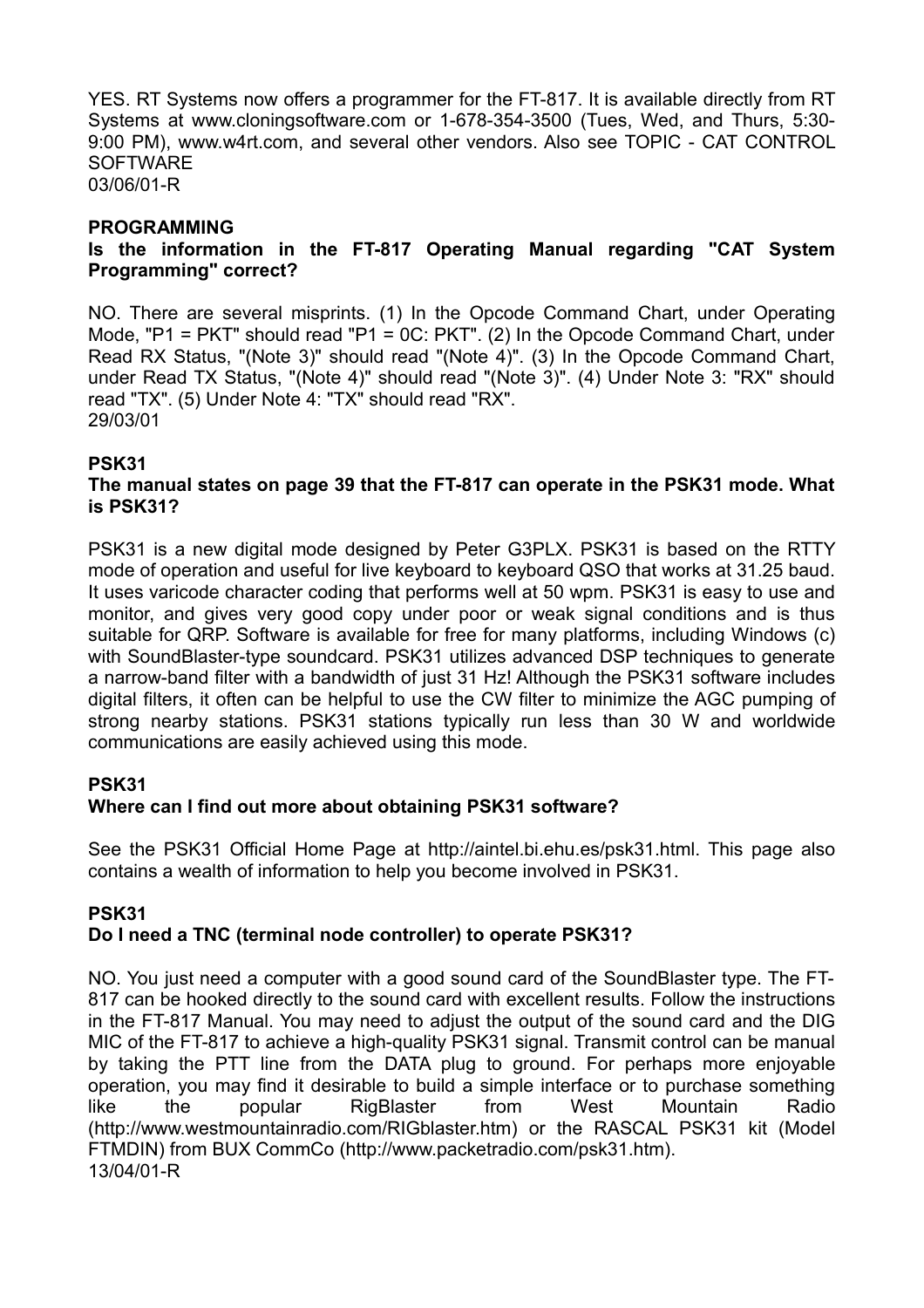## **PSK31 Can the CW filter be used in the PSK31 modes? If so, when should it be used?**

YES. The CW filter can be used as an effective tool in mitigating undesired signals when operating in the PSK31 modes. When you have NAR set ON, you will see the signals displayed on the waterfall display be limited to about 500 Hz (filter bandwidth) and all others signal are essentially eliminated. However, the spectral position of the CW filter passband is determined initially by the CW setup in Menu. Consequently, you may have to move the CW filter passband center frequency to the desired signal by using the IF shift control. See manual for control operation. 17/02/01

# **QRM SUPPRESION ON CW**

# **How can QRM be reduced when working CW?**

Effective QRM suppression when working CW can be often achieved by using a combination of the IF Shift, CW/CWR mode selection, NAR, AGC recovery time constant selection, and the Clarifier. The CW/CWR mode selection switches between USB and LSB carrier injection and is frequently an overlooked but powerful tool to move the QRM source out of the passband.

18/04/01-R

# **RTTY**

# **I have a TNC that I have used for RTTY with my other rig. Do I have to lug that around to operate RTTY when portable?**

NO. If you have a computer with a soundcard (see comments under PSK31), you can use one of several software realizations of RTTY operation. For example, TrueTTY works well and also includes a PSK31 mode (see www.dxsoft.com).

# **S-METER**

# **My S-meter just quit working. What's wrong?**

Most likely, you have turned your AGC to OFF. In this mode, the S-meter will not work since it monitors the AGC voltage. You can reset it by pressing the Function Key and going to Operating Function Row 8 and toggling key B to select auto, fast, or slow.

# **S-METER**

# **Is the calibration of the S-meter accurate?**

Based upon the evaluation of one unit, the S-meter appears to provide a reasonably good representation of signal strength. Over all bands, it was within a S-unit except on 2 m. It should be noted that the difference in S-units dramatically decreases for lower S-unit values. The signal difference between S-2 and S-3 is less than 2 dB (1/3 of a S-unit). Consequently, use care when interpreting low signal levels with the S-meter. 31/05/01

## **S-METER What is a S-unit?**

The S-unit is defined to be a 6-dB change in the signal strength. S-9 is typically defined to be 50 microvolts at the antenna input.